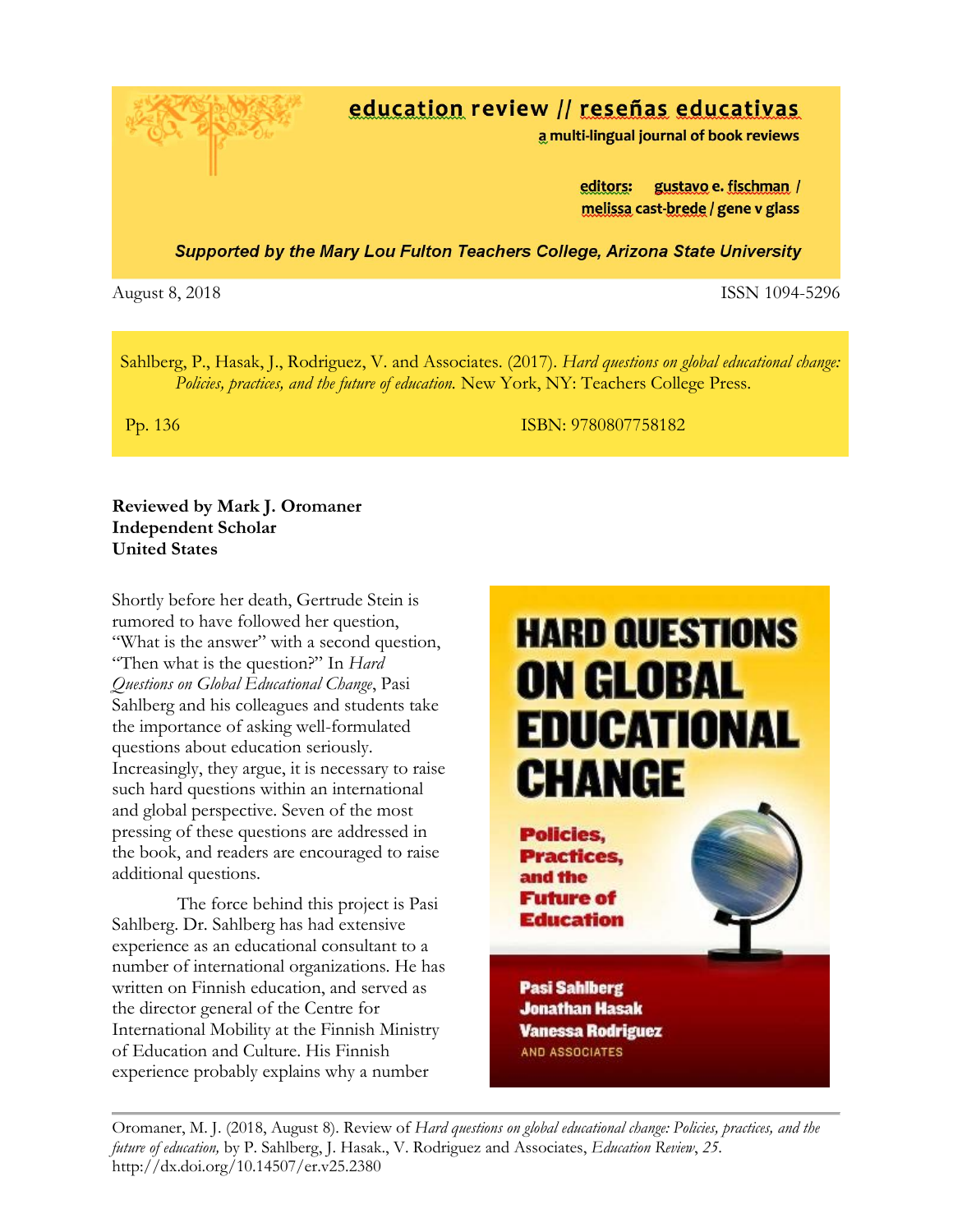of the chapters include Finland as an example. *Hard Questions* grew out of his time as a visiting professor at the Harvard Graduate School of Education where he taught a course with the title of this book. He invited thendoctoral student Vanessa Rodriguez and Jonathan Hasak, a teaching fellow who had graduated two years earlier, to work with him. Groups containing three students each were assigned to write an academic essay (not an opinion piece) on one of the seven questions selected. These seven essays plus an introduction and concluding chapter form this brief book of 136 pages.

The seven questions are:

- 1. Can Parental Choice Improve Education for All?
- 2. What Is the Right Answer to the Standardized Testing Question?
- 3. Can Anyone Teach?
- 4. Do We Still Need Teacher Unions?
- 5. Will Technology Make Schools Smarter?
- 6. Can Schools Prepare Kids for Work?
- 7. Can Higher Education Be Transactional?

Striving to "include seven globally discussed controversial questions about educational change" (p. vii). These seven meet the criteria set by Sahlberg et al for hard questions.

In their brief but excellent introductory essay the editors convincingly argue that "Globalization has… led to synchronization of education systems from an international perspective. This means that similar, if not the same, educational issues are debated and argued from one country to another" (p. 2). The underlying forces include increased mobility of students, labor, and businesses; the growing cost of education; the growing enrollment in the number of students. These forces have brought about calls for the standardization of curricula, examinations, and qualifications, and for an

emphasis on efficiency, performance, and accountability.

To become changemakers, education students need to possess three essential skill sets that are not systematically required in their programs at present: the importance of understanding hard questions, the importance of understanding worldwide educational trends, and the importance of writing about their opinion. The rest of the review touches on the first two of these skills. Here I will comment on the third, communicating opinions to influence others. Sahlberg, Hasak, and Rodriguez propose rightly that traditional academic outlets (e.g., journal articles) for educational reform are too slow and too weak to make an impact. Rather, op-eds, blogs, and social media are much more effective and efficient in reaching an audience with a short attention span. In his courses, Sahlberg works with students to write opinion pieces in addition to academic essays. These are positive, innovative suggestions. Therefore, I believe that the editors missed an opportunity when they choose to publish chapters that are "not opinions of the authors; rather they are academic essays" (p. 10). I don't understand why each of the essays could not have been followed by one or two (pro and con) op-eds.

A scan of the seven questions addressed in the essays indicates that questions 1 through 6 focus primarily on  $K -$ 12 and that the seventh question addresses higher education. With the exception of details about nations selected in each essay, policymakers are likely to find little that is new in most of these essays. For example, in reference to standardized testing, we are informed that while testing may have tremendous benefits (e.g., as diagnostic and improvement tools), it can have tremendous negative effects (e.g., teaching to the test, loss of instructional time, and frequency of testing). At the same time, a number of details and insights throughout the essays will be of value to education students.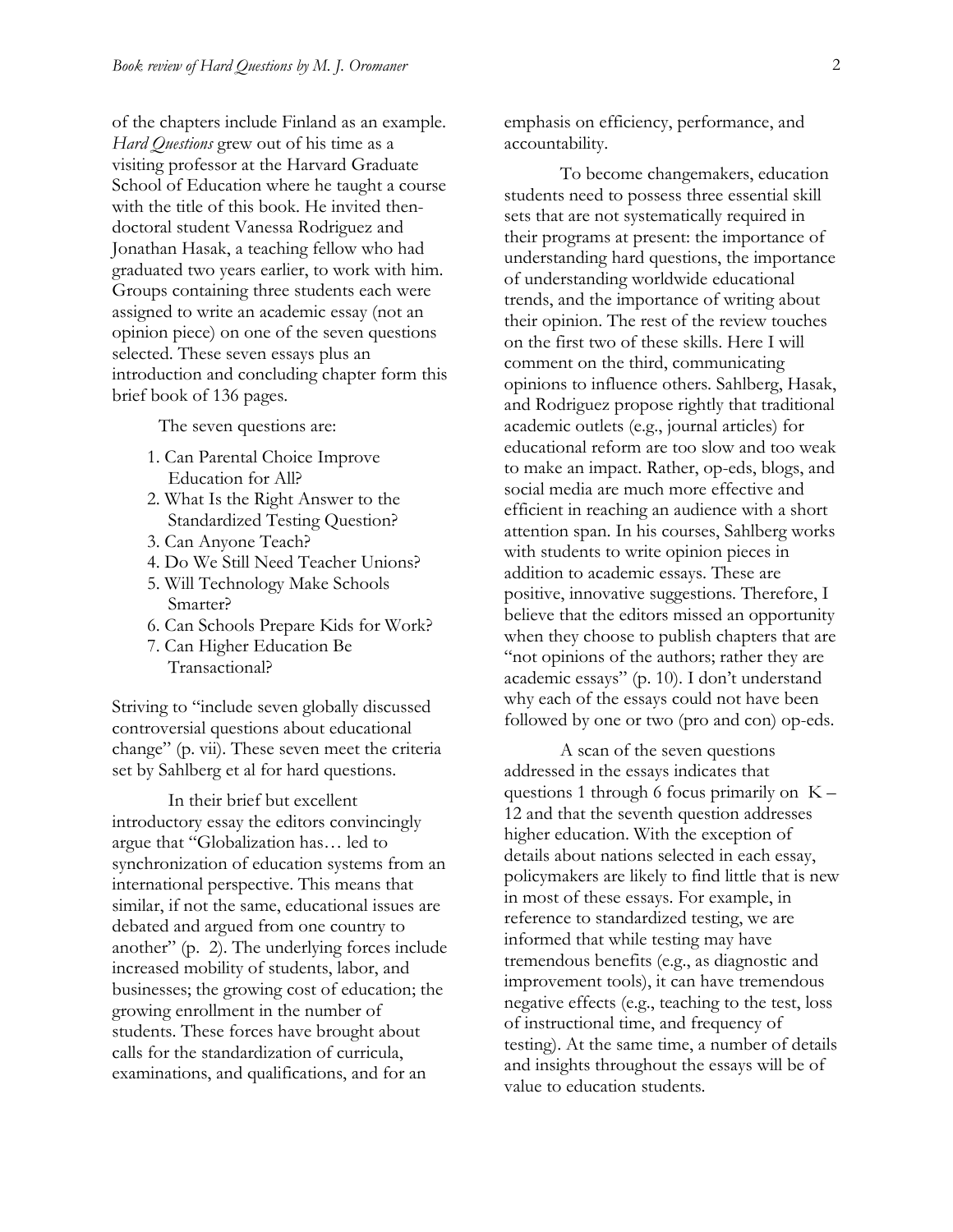Given the growing international emphasis on school choice, one of the most valuable insights is that "Traditional economic theory and the rational actor model of choice cannot explain all school choice outcomes" (p. 26). If choice is to be adopted and to bring about change, actual choice situations must be studied, and findings from behavioral economics must be incorporated into education policies. Parents may wish to keep students in schools near home rather than choose on the basis of the rational choice model and opt to send students to the highest achieving school. Students and their instructors will also benefit from the essay concerning teaching (Can anyone teach?). A significant insight here is that the question should be shifted to "How do teachers develop?" This development occurs during teacher preparation programs and throughout teaching careers. The incorporation of teaching theory and development into teacher education programs means that such programs "can better tailor their instruction to supporting long-term teacher growth and set teachers on a path to long-term growth" (p. 45).

Recent union organized teacher strikes in conservative states such as West Virginia and Oklahoma support the view of the authors of the essay on teacher unions that, "it is clear that teacher unions are still needed, both to defend the rights of teachers as employees and to work for the improvement of educational systems" (p. 70). These strikes have the potential to change state budgets and to influence state politics (perhaps a shift from conservative to more liberal candidates). If students learn about the changes that unions can help bring about, they will also find an often-needed cautionary tale about the limitations of technology in the essay, "Will technology make schools smarter?" Although the authors argue that opposition to technology often romanticizes the human aspect of the teaching process, "the alleged revolution of education is often nothing more

than a mild reform…." (p. 75). It is impossible to anticipate all developments in technology; however, students will benefit greatly if they discuss questions raised such as: Can machines teach us some things better than humans? Is there such a thing as a unique, irreplaceable human element in education? If a machine is able to assign smart learning tasks, what is left for the teacher to do? These derived questions are excellent illustrations of what the editors had in mind with their observation that generating new questions from the initial hard question is "sometimes more helpful than being right or winning the debate" (p. 119).

In response to the question, "Can schools prepare kids for work?" the student authors review pathways between school and work in various societies. Many real-world models exist, and the question must be taken seriously. However, "there is no certainty in future plans because things are yet to unfold" (p. 102). The limitations on our ability to anticipate the future is well taken. These authors also remind readers that employment is not the sole goal of education. The seventh and final question shifts attention from primary and secondary levels to higher education. In this case, readers are reminded of the importance of balancing the very real concerns with financial return on investment (ROI), investments in terms of increasing tuition, fees, housing, loans, etc., and the "deeper pedagogical and developmental goals people have for higher education" (p. 114). Once again, the pros and cons of alternatives, particularly in Western Europe, are worth exploring. Readers interested in the financial aspects of higher education will benefit greatly from *Financing American Higher Education in the Era of Globalization* (Zumeta et al., 2012).

In place of the traditional final summary or concluding chapter, the authors briefly outline their thoughts on educational change in the United States and beyond. For them, the incoherence and diversity of top down direction from district, state, and federal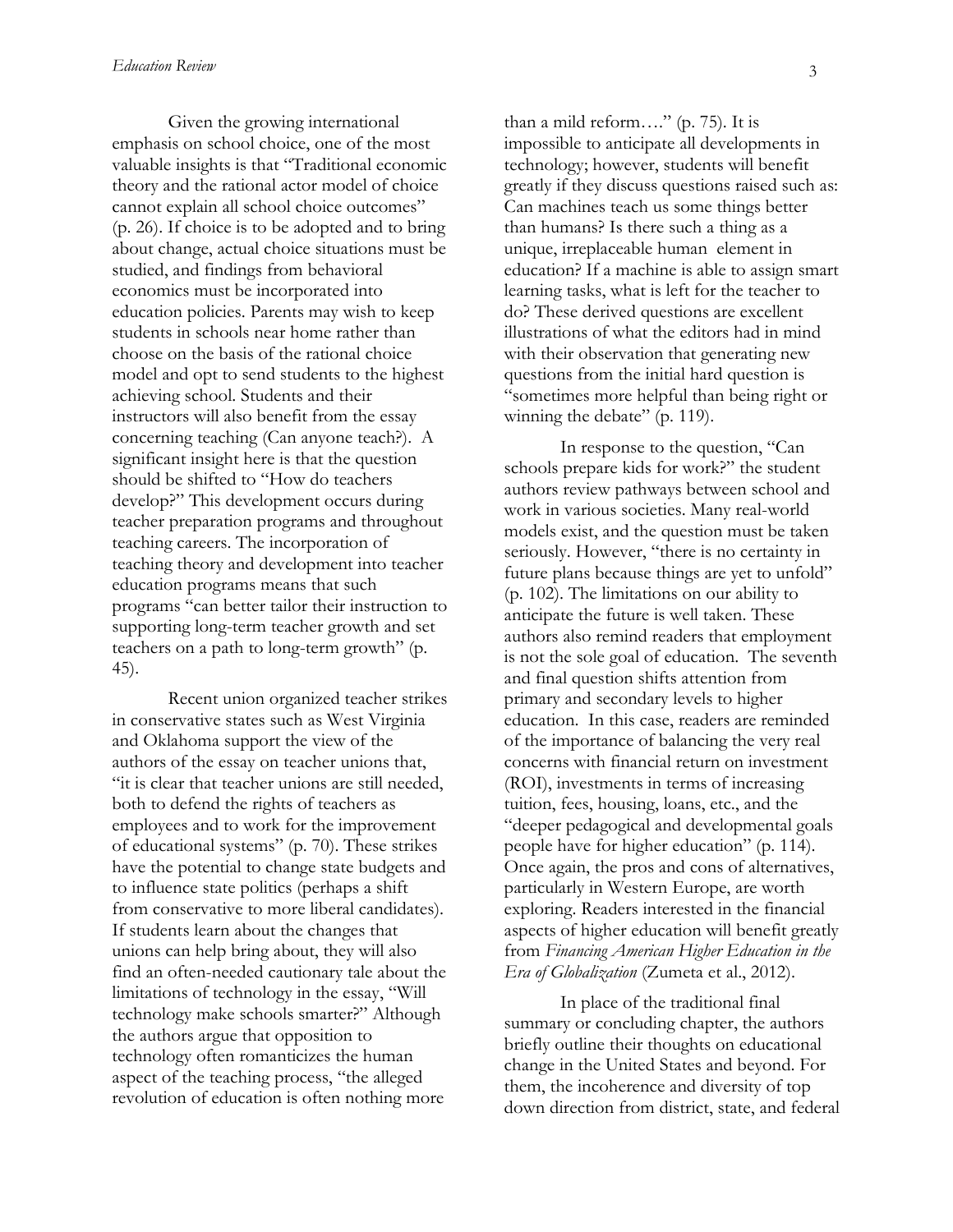accountability agencies is most concerning. This top-down approach has limited the incentives for teachers to collaborate on hard questions. In contrast, high performing nations, e.g., Finland, Canada, Estonia, and Singapore, "have made deliberate efforts and investments to carve out time for teacher collaboration" (p. 121). For me, the present political situation in the U.S. and the rise of leaders such as President Trump and Secretary of Education DeVos suggests that while there may be a reduction in federal mandates, there will also be a reduction in federal funds for incentives. In addition, it is not at all clear that state funding will increase for education. It is possible that the United States will become a nation of at least 50 diverse underfunded education systems. In terms of education, geography may become destiny.

Although Sahlberg et al.'s volume identified seven of the most pressing hard questions, they also "encourage readers to phrase new hard questions and use them in expanding your own understanding of education" (p. 3). My list includes the following: What Role Do Various Media Play in Informing the Public About School Practices and Policies (e. g., Wubbana et al., 2016; Oromaner, 2018)? Can Schools Bring About Equality in Educational Opportunities and Outcomes for Male and for Female

Students? Can Schools Bring About Equality in Educational Opportunities and Outcomes for Native and for Immigrant Students? It is unfortunate that the editors waited for the closing pages of the volume to raise the issues of minorities in the education system. It is equally unfortunate that hard questions about the presence of new (e.g., LGBT) and old (e.g., racial/ethnic) minorities were not included among the seven questions.

In *Hard Questions on Global Educational Change*, Sahlberg, Hasak, and Rodriguez have provided a needed reminder that 21st Century education systems should be viewed within an international context, and that such systems will face ever changing hard questions. This reminder is particularly important for education students who wish to become changemakers. The challenge for these changemakers is to provide policymakers and politicians with convincing well-thought out and creative scenarios. In order to do this they must ask the right hard questions and must learn to understand forces impacting education systems globally. *Hard Questions* provides an excellent introduction to the preparation and encouragement of both undergraduate and graduate education students to become 21st Century changemakers.

#### **References**

- Oromaner, M. J. (2018, January 17). Review of *News media and the neoliberal privatization of education,* by Z. C. Wubbena, D. R. Ford, & B. J. Porfilio (Eds.)*. Education Review*, *25*. <http://dx.doi.org/10.14507/er.v25.2304>
- Wubbena, Z. C., D. R. Ford, & B. J. Porfilio (Eds.). (2016).*News media and the neoliberal privatization of education.* Charlotte, NC: Information Age Publishing.
- Zumeta, W., D. W. Breneman, P. M. Callan, & J. E. Finney (Eds.). (2012). *Financing American higher education in the era of globalization.* Cambridge, MA: Harvard Education Press.

#### **About the Reviewer**

**Mark J. Oromaner** is an independent scholar (sociology). He spent more than 35 years in higher education as a faculty member, administrator, and researcher. His major research interests and